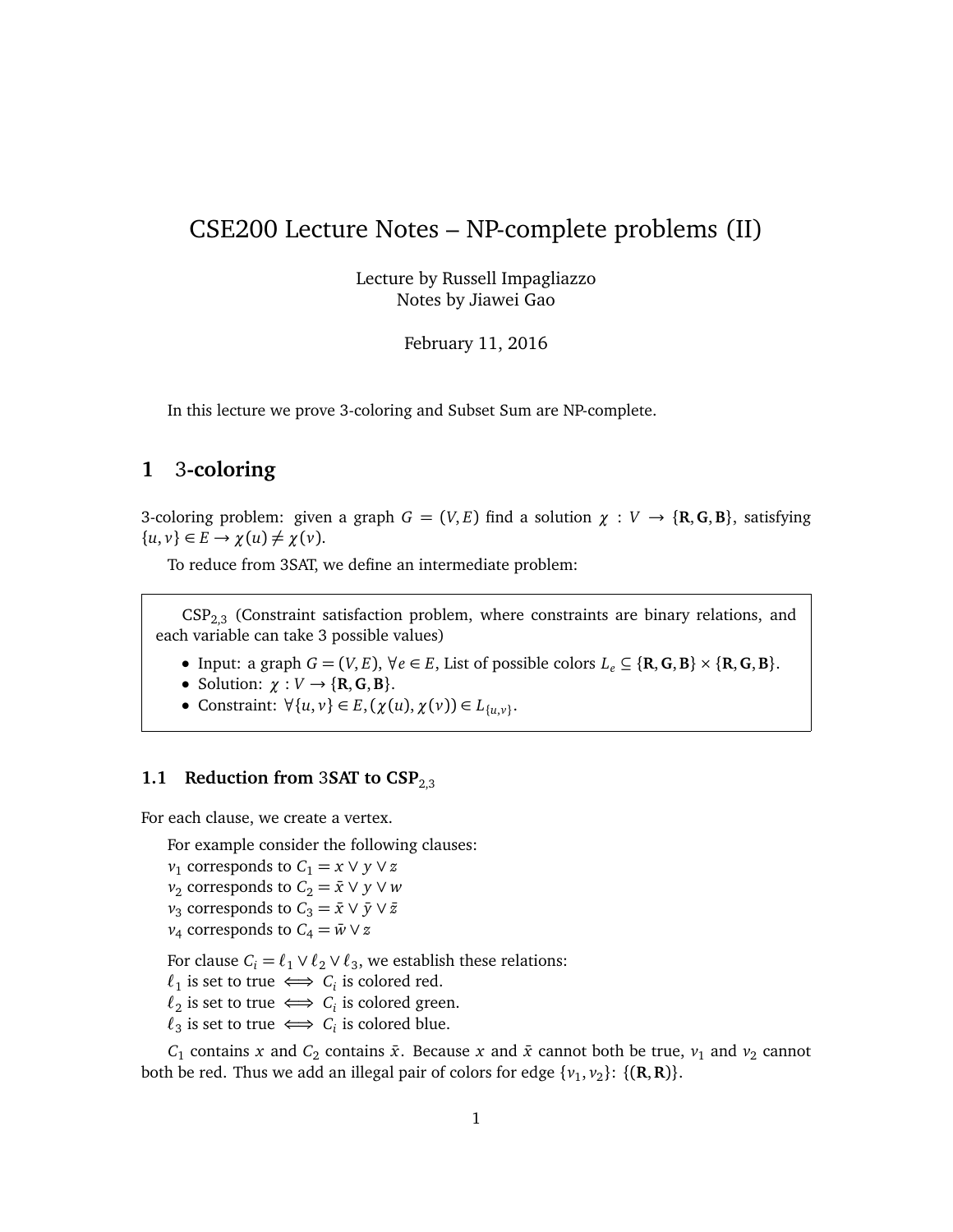For simplicity, we rename  $\mathbf{R} = 1, \mathbf{G} = 2, \mathbf{B} = 3$ . Given CNF  $\varphi = C_1 \wedge \cdots \wedge C_m$ , we will construct a graph and lists of possible colors as follows:

 $V = \{v_1, \ldots, v_m\}.$  $E = \{ \{u, v\} \mid u, v \in V \}.$  $L_{\{u,v\}} = \{(a, b) | a \leq |C_u|, b \leq |C_v|, \ell_{u,a} \neq \neg \ell_{v,b}\}.$ 

#### **Proof of corectness (sketch):**

- Assume  $x_1, \ldots, x_n$  is a satisfying assignment for  $\varphi$ , and in the graph, vertex  $v_i$  corresponds to  $C_i = \ell_{i1} \vee \ell_{i2} \vee \ell_{i3}$ . Let  $\chi(\nu_i)$  be the first  $j$  such that  $\ell_{i,j} = \textsc{true}.$  For each edge  $u, v$  colored  $(\chi(u), \chi(v)),$  $\chi(u) \leq |C(u)|$ ,  $\chi(v) \leq |C(v)|$ , and since  $\ell_{i,\chi(u)} = \text{TRUE} = \ell_{v,\chi(v)}, \ell_{u,\chi(u)} \neq \ell_{v,\chi(v)}$ . So edge  $(u, v)$  is colored correctly.
- Assume *χ* is a legal coloring of *G*.

Set  $x_i$  = true, if  $\exists u$  s.t.  $x_i = \ell_{u, \gamma(u)}$ false, if  $\exists u$  s.t.  $\neg x_i = \ell_{u, \chi(u)}$ false, otherwise.

If  $\exists u, v$  such that  $\ell_{u,\chi(u)} = x_i, \ell_{v,\chi(v)} = \neg x_i$  is satisfied,  $(\chi(u), \chi(v)) \notin L_{\{u,v\}}$ . By the assignment, every clause is satisfied.

#### **1.2 From CSP**2,3 **to** 3**-coloring**

#### **Gadgets for forbidden single color**

We add a triangle whose vertices are  $v_R$ ,  $v_G$ ,  $v_B$ . Because the colors are interchangable, we will assume  $v_R$  is colored red,  $v_G$  is green and  $v_B$  is blue.

Similar as edges, define *L<sup>u</sup>* to be the list of allowed colors for vertex *u*.

If we don't allow vertex *u* to be colored red, we connect *u* to *v<sup>R</sup>* . (And we deal with the other two colors respectively)

#### **Gadgets for edges forbidding a pair of different colors**

Assume  $(\mathbf{R}, \mathbf{G}) \notin L_{\{u,v\}}$ . Then create path  $u - a - b - v$ , and let  $L_a = \{ (R, B) \},\$  $L_b = \{({\bf G},{\bf B})\}.$ 

If *u* is colored red, then *a* can only be blue, and then *b* is forced to be green, so *v* cannot be green. And vice versa: if *v* is green, *u* is forced not to be colored green.

If *u* is green, then *a* can be either red or blue, *b* can be either green or blue, so the color of *v* can be any of the three colors. If *u* is blue, then *a* is red, *b* can be either green or blue, so the color of  $\nu$  can be any of the three colors. So this gadget allow all other colors for  $(u, v)$  other than (**R**,**G**).

**Gadgets for edges forbidding a pair of the same color**

Assume  $(\mathbf{R}, \mathbf{R}) \notin L_{\{u, v\}}$ . Then create path  $u - a - b - c - v$ , and let  $L_a = \{ (R, G) \},\$  $L_b = \{({\bf G},{\bf B})\},\$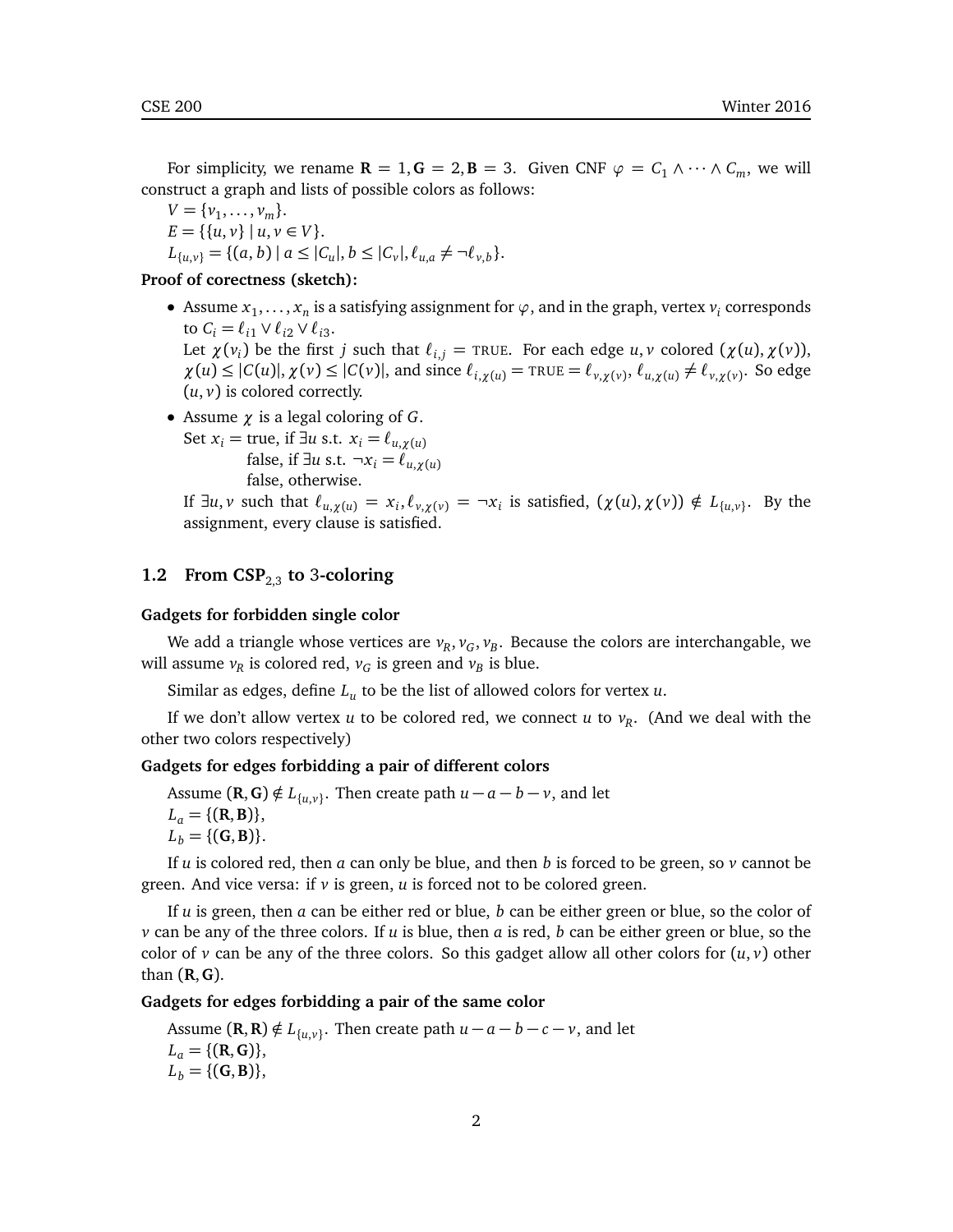$L_c = \{({\bf R},{\bf B})\}.$ 

If both  $u$  and  $v$  are red, then  $a$  can only be green, and  $c$  can only be blue. Thus  $b$  should be neither be green or blue.

If there are more than one pairs of colors not in *L*{*u*,*v*} , we can create more than one paths between  $(u, v)$ . There can be at most 9 paths created, which is a constant. So the total number of new vertices and edges is linear to the input size.

Formally, given *V*, *E*, and  $L_e$  for all  $e \in E$ , we construct *V'*, *E'* as follows:

- 1. Add  $V$  to  $V'$ .
- 2. Add a triangle  $\{v_R, v_G, v_B\}$  to  $V'$ .
- 3. For every  $e = \{u, v\} \in E$  and every  $(c_1, c_2) \notin L_e$ ,
	- (a) we add nodes  $a_{e,c_1,c_2}$ ,  $b_{e,c_1,c_2}$  to *V* as a path from *u* to *v*, if  $c_1 \neq c_2$ .
	- (b) we add nodes  $a_{e,c_1,c_2}, b_{e,c_1,c_2}, c_{e,c_1,c_2}$  to *V* as a path from *u* to *v*, if  $c_1 = c_2$ .
- 4. And connect these nodes to the forbid edges as in the gadgets.

We skip the proof of correctness.

## **2 Subset Sum**

Subset Sum

- Instance:  $a_1, \ldots, a_n, T \in \mathbb{Z}$ .
- Solution:  $S \subseteq \{1, \ldots, n\}.$
- Constraint:  $\sum_{i \in S} a_i = T$ .

We define a intermediate problem,

Vector Subset Sum

- Instance:  $\vec{a}_1, \ldots, \vec{a}_n, \vec{T} \in \mathbb{Z}$ .
- Solution:  $S \subseteq \{1, \ldots, n\}.$
- Constraint:  $\sum_{i \in S} \vec{a}_i = \vec{T}$ .

#### **2.1 Reduction from Vector Subset Sum to Subset Sum**

(Sketch:) For each vector, concatenate the values of all dimensions to form a large number. To avoid overflow, we put log *n* bits of padding zero between the values.